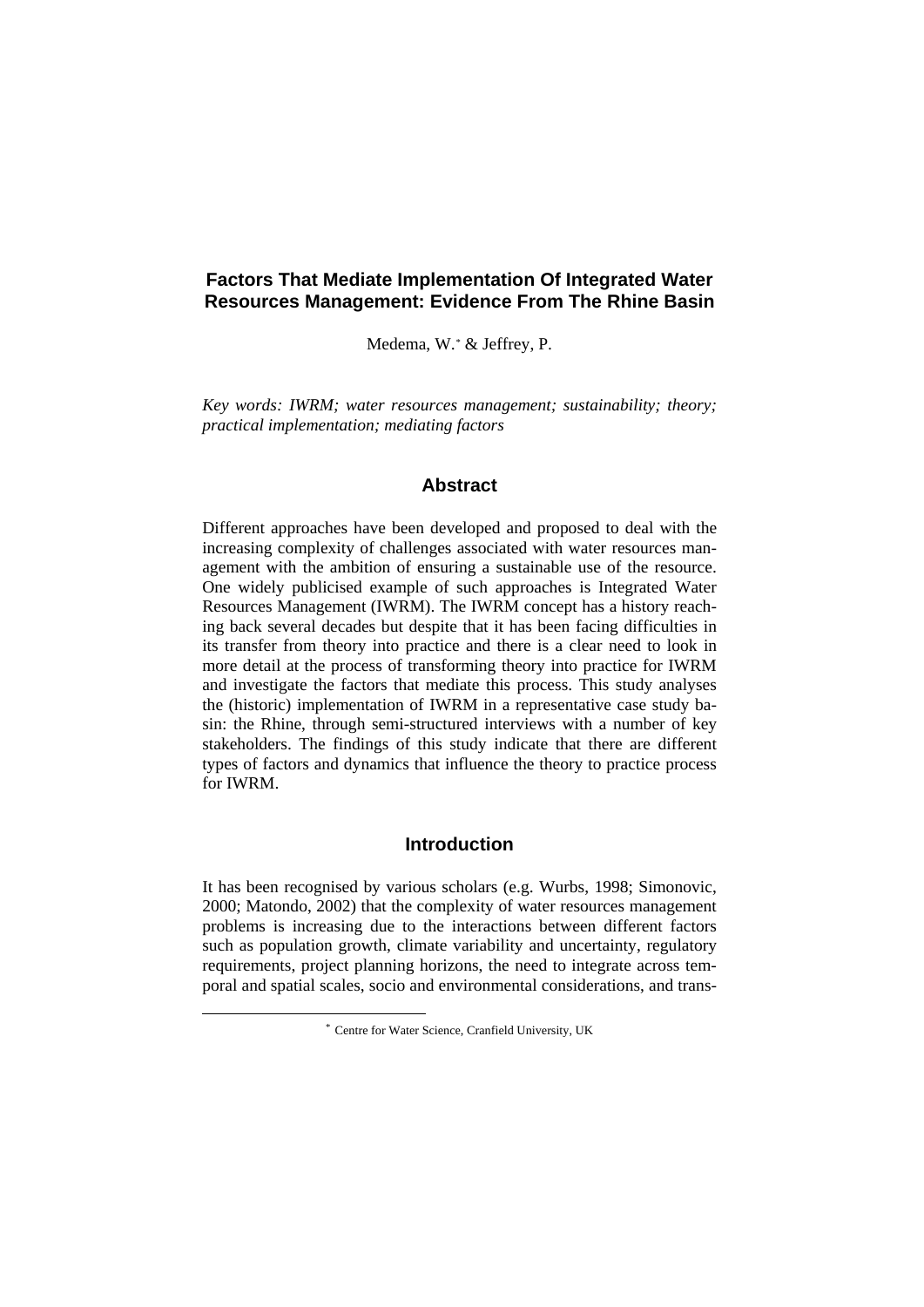boundary considerations. Different approaches have been developed and proposed to deal with this complexity with the ambition of ensuring a sustainable use of the resource. One widely publicised example of such approaches is Integrated Water Resources Management (IWRM).

The main objective of IWRM has been described as finding the right balance between protection of the resource while meeting social and ecological needs and promoting economic development (Odendaal 2002). Although the IWRM concept has a history reaching back several decades, it still faces difficulties in its transfer from theory into practice (Biswas, 2005, Jeffrey & Geary, 2006). It has been noted that *there is still a long way to go to achieve a common understanding of IWRM and to develop and refine approaches for its successful implementation* (Jonker, 2002: 719). The GWP/TAC (2000) identifies several questions with regard to IWRM implementation that need to be further addressed, such as: *how is IWRM to be implemented? What has to be integrated and how is it best done? Can the broad principles of IWRM be put into practice – and, if so, how?*

The IWRM approach has received increasing international attention in recent decades, however, contemporary IWRM initiatives rarely consider previous integration attempts. Lessons from past initiatives are vital to more effective implementation of IWRM principles and policies. There is a clear need to look in more detail at the process of transforming theory into practice for IWRM and investigate the different factors that mediate this process. This paper aims to investigate in more detail the process of transforming IWRM theory into practice and to give greater insight into the factors and dynamics that mediate the implementation of IWRM theory through empirical evidence from the design of IWRM planning and implementation.

## **A Conceptual Model Of The Theory To Practice Process**

There have been debates about the linkages and dynamics between theory and practice for centuries, but in the context of management practice, it is only recently that the academic literature has started to investigate this. Tensaki and Hay (2004) state that such investigations have not been undertaken systematically and have not provided much reference to the processes and the sequence of activities entailed in creating such linkages. According to Burgess (2003) it is crucial to become aware of the reasons for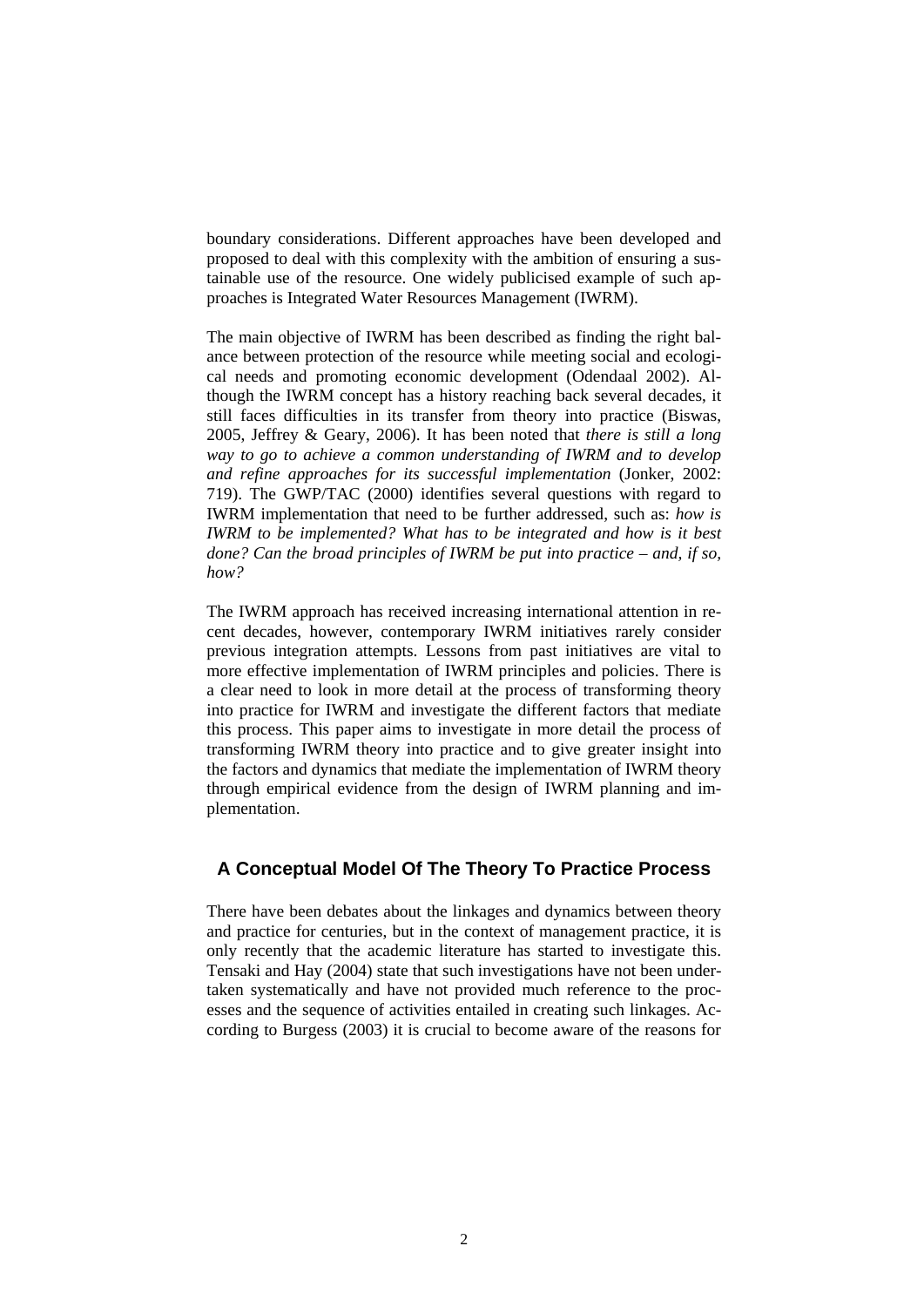the fundamental incoherency between theory and practice. In other words, to understand what constitutes theory and what constitutes practice as well as what exactly constitutes their bridging linkages. For example, from a scientific perspective, to develop and improve theory, it is crucial to understand how things work in practice (Argyris and Schon, 1978; Tardino et al., 2002). Bingman and Smith (2001) observe that much traditional research does little to stimulate thinking and facilitate action, and instead ends with a written product when the felt or expressed need is for strategy, technique, and actionable ideas. Driver (1985) refers to this as the 'user gap'.

The great divide between theory and practice continues to characterize most of the history of academic knowledge production (Rynes et al., 2001). In order to understand the process and the dynamics between theory and practice, it is necessary to investigate the nature of the linkages between them. The research reported in this paper aims to investigate in more detail the process of transforming IWRM theory into practice. The overall aim of the study reported here is to identify and characterise the factors which mediate the transfer of IWRM from theory into practice. The research approach is to analyse the (historic) implementation of IWRM in a representative case study basin. A conceptual process model (see Figure 1 below) has been developed to detail the dynamics which characterise the transfer of IWRM from theory into practice. This model has formed the basis for development of the research question and methods.



*Figure 1: Conceptual model of theory to practice process*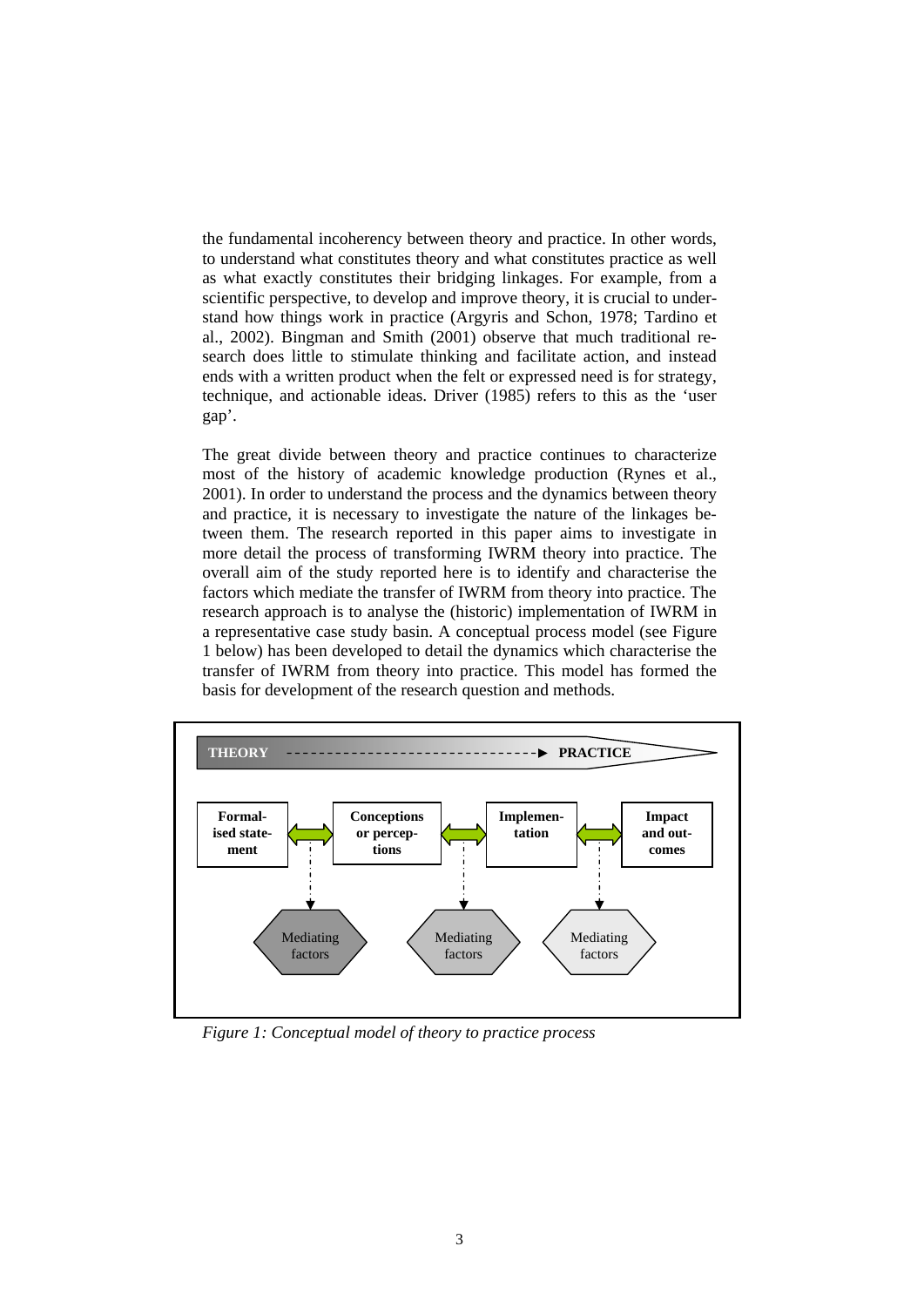The four elements of the conceptual model are described in more detail be $low<sup>2</sup>$ 

- 1. *Formalised statement:* formal or official definition or description of a certain theory or concept as found in contemporary and relevant literature;
- 2. *Conceptions or perceptions:* the way the theory is perceived or conceptualised by users of this theory;
- 3. *Implementation:* how the theory is translated into objectives, plans, actions and interventions;
- 4. *Impact:* the realised impact and outcomes of the actions and interventions that are anchored in and based on the theory.

The focus of this study has been on the linking dynamics between the second, third and fourth element of the above described model and the following research question has been developed on the basis of this model and the research focus: what are the experienced barriers and enabling factors for planning, implementation and realisation of desired ambitions of IWRM interventions?

## **Research Method**

As outlined above, this study investigates the (historical) process of of IWRM theory implementation and the epistemological premise that has been assumed is that of an interpretative, qualitative perspective. The adopted ontological position is phenomenological; a research approach that can be described as a study of phenomena and that is concerned with the experiential underpinnings of knowledge (Husserl, 1970). Phenomenological research can be described as a qualitative research approach in which *the researcher identifies the 'essence' of human experiences concerning a phenomenon, as described by participants in a* (case) *study*' (Creswell, 2003: 15). Eisenhardt and Graebner (2007: 25) describe a case study as containing of *rich empirical descriptions of particular instances of a phenomenon* and building theory from case studies is a research strategy that involves using one or more cases to create theoretical constructs, propositions and/or midrange theory from case-based, empirical evidence (Eisenhardt, 1989)*.* 

Case study selection was informed by the need to explore a context with an extensive history of IWRM practice. The Rhine basin was identified as a suitable candidate because it has a longstanding example of partnerships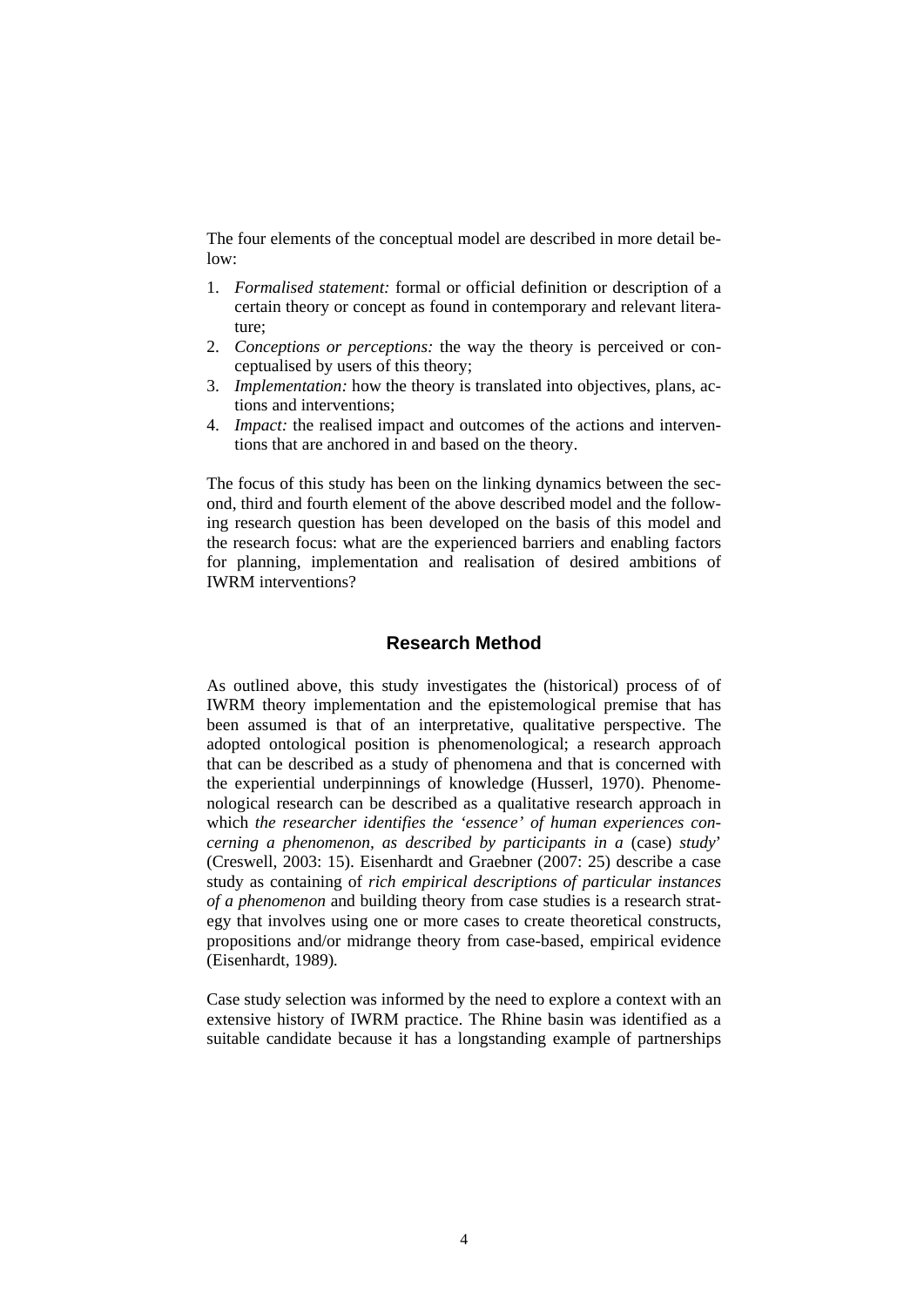between the Rhine states with a clear aspiration to follow an integrated approach to reduce pollution and bring the salmon back into the river. The study has focused mostly on experiences in the Netherlands while taking into account transboundary issues. The 'phenomena' and 'lived experiences' that are studied within the Rhine comprise the historical pathways and factors that mediate the implementation of IWRM as they have been experienced by those involved in planning and implementing IWRM in the catchment. Besides aiming to understand the 'lived experiences', we also want to derive a more general, abstract theory of the process, actions and interactions grounded in the views of the participants of the study.

A snowball sampling approach was adopted starting with a number of key respondents involved in the implementation of IWRM in the Rhine. This process led to the final selection of ten interviewees with extensive experience of the IWRM process within the Netherlands as well as on an international level through involvement in the International Commission for the Protection of the Rhine (ICPR).

The case study investigation was executed through semi-structured interviews. Conducting interviews is about finding out what people do, know, think, feel or experience (Robson, 2002; Brenner *et al.*, 1985; Drever, 1995) by asking them, and thereby developing an understanding about the distinctions between the people involved (Brenner et al., 1985). The semistructured interviews lasted on average one-and-a-half hours each and were transcribed verbatim. A systematic data analysis process has been conducted to manage, extract, compare, explore, and reassemble meaningful pieces from the interview data in a systematic way.

## **Data Analysis Steps**

In the case of this study, we are dealing with qualitative data in the form of interview transcriptions which can be analyzed using qualitative and / or quantitative data analysis methods. Interpretive studies of texts are methods of analyzing qualitative data where the researcher focuses on and names themes or categories in texts, and finally makes an interpretation or draws conclusions about their meaning on an individual or case-specific as well as on a more theoretical level (Wolcott, 1994). Nowadays, many analysis methods, quantitative as well as qualitative, involve visualization of data in order to show patterns that have emerged in the form of maps, networks or matrices (Bernard, 1994).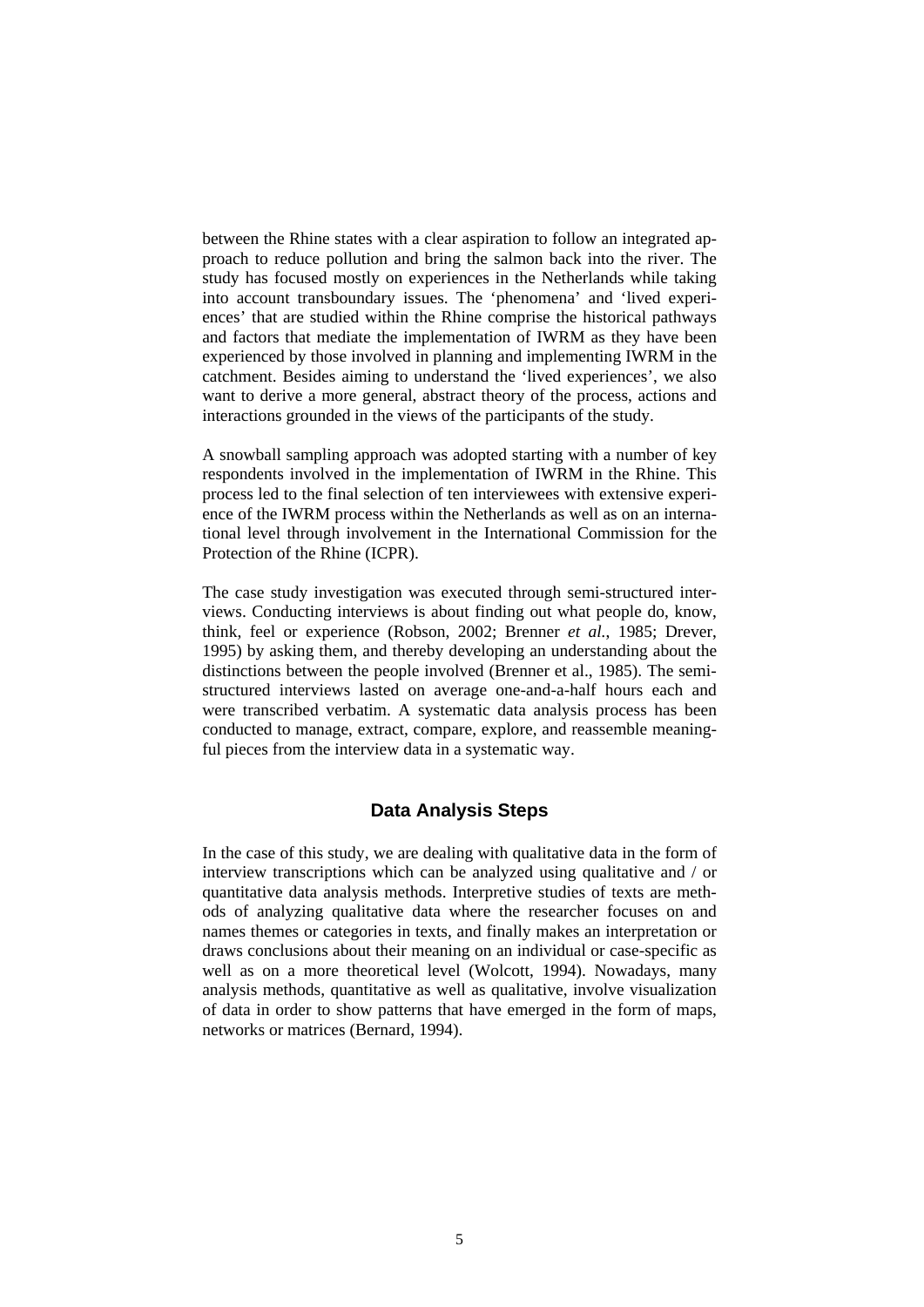The basis for the analysis of data for this study is qualitative content analysis, which is defined as "an analysis approach that is supported by the use of empirical methodology to make inferences from text to other states or properties following step by step models" (Krippendorf 1969; Mayring, 2000). Analyzing text involves several tasks: (1) discovering themes and sub themes, (2) winnowing themes to a manageable few, (3) building hierarchies of the themes and (4) linking themes into theoretical models (Ryan & Bernard, 2003). The following steps have guided the process of analyzing data.

### *Evaluating mediating factors*

The conducted semi-structured interviews aimed at identifying the factors barriers and enabling factors - that mediate the planning and implementation of IWRM as well as the realisation of desired ambitions of IWRM. For this study barriers are described as those factors that have hindered or stopped the implementation process of IWRM, whereas enabling factors are those factors that have facilitated and enabled it.

Looking for themes in the transcriptions initially involved reading and rereading the transcriptions and marking them up to identify the mediating factors highlighted by the respondents. Some of the most obvious themes in a corpus of data are those *topics that occur and reoccur* (Bogdan and Taylor 1975:83) or are *recurring regularities* (Guba & Lincoln, 1994). These different themes or categories of mediating factor have been summarized in a matrix that orders the mediating factors from most to least frequently mentioned. This matrix gives an oversight of the domain of phenomena as described by the different respondents at the moment of the interviews (Dewulf *et al.*, 2004). Every column corresponds to one or more statements made by the different respondents. More detailed information about the context in which this list of mediating factors take place will be elaborated upon in the results section.

With this method, the aim has not only been the charting of frequency or intensity of certain phenomena throughout the study, but also at developing a deeper understanding of them. Output should allow us to understand the major phenomena and factors that have been experienced by actors during the implementation process. It should be noted that an empty cell in the table does not necessarily indicate that that aspect has not been considered by the respondent. However, it does indicate that the respondent has not considered that factor as particularly influential.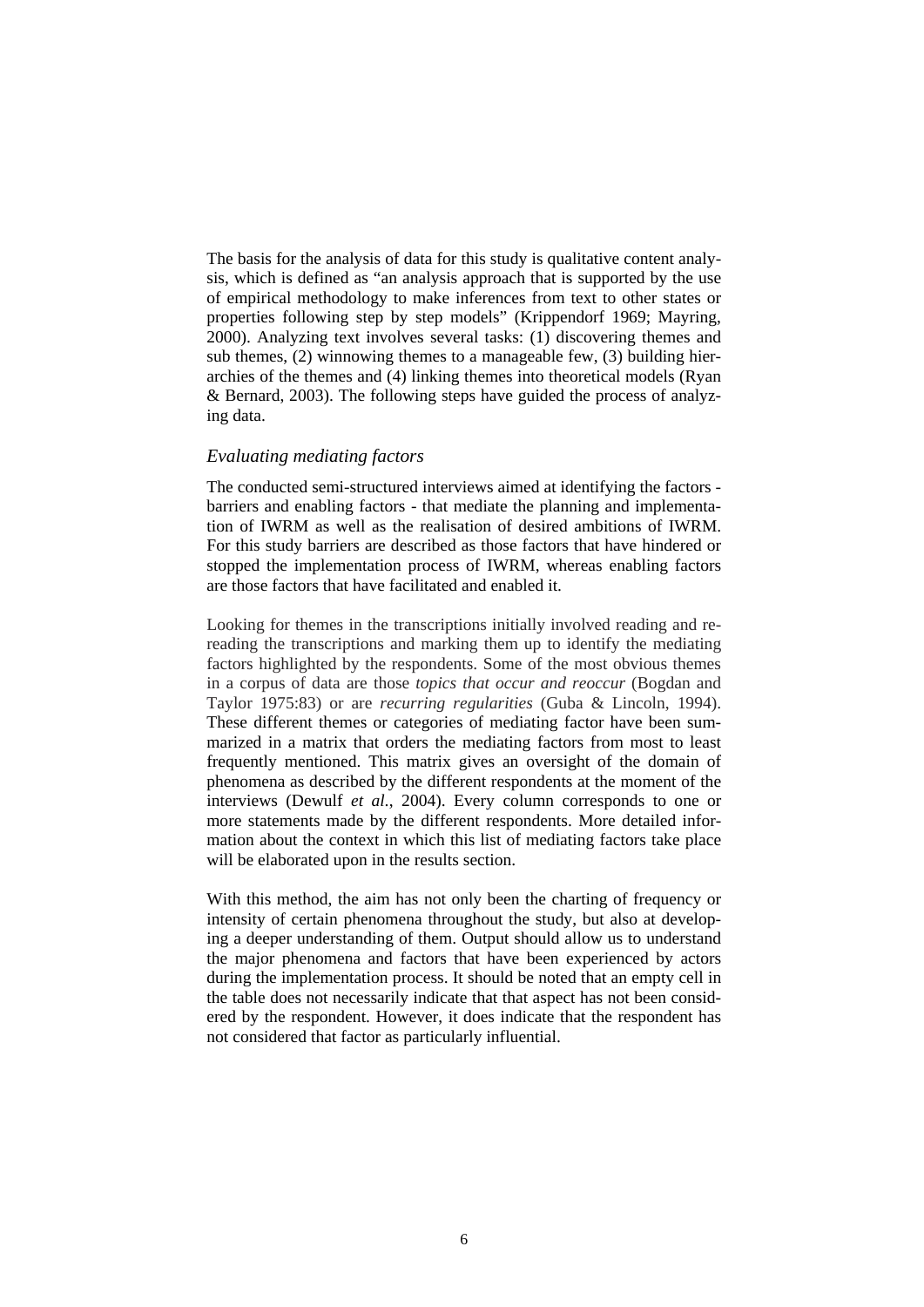### *Dynamics between mediating factors*

The answers of the respondents with regard to the mediating factors for implementation of IWRM will be further investigated by evaluating the cause and effect relations between the different mediating factors using a cognitive mapping technique termed 'pathway analysis'. Lemon *et al.*  (2004) propose this technique as a tool for reconstructing respondents' experiences of a process in a comparable way, representing these processes as pathway diagrams where causes and effects are linked.

## **Results**

During the interviews, respondents were asked to identify mediating factors that have influenced the implementation process of IWRM in the context of the Rhine. The different mediating factors for the implementation of IWRM in the context of the Rhine have been summarized in the matrix below (see Table 2) and are explained in more detail in this section.

The matrix shows all of the respondents numbered from R01 to R10 as well as the mediating factors that they have discussed during the interviews. Each row indicates which mediating factor has been emphasized and elaborated upon by each specific respondent and the bottom of the matrix shows the amount of respondents that have identified and acknowledged this specific mediating factor as influential for the implementation of IWRM. The information in the matrix gives an indication on how influential the mediating factors have been during the implementation of IWRM according to the experiences and perceptions of the respondents.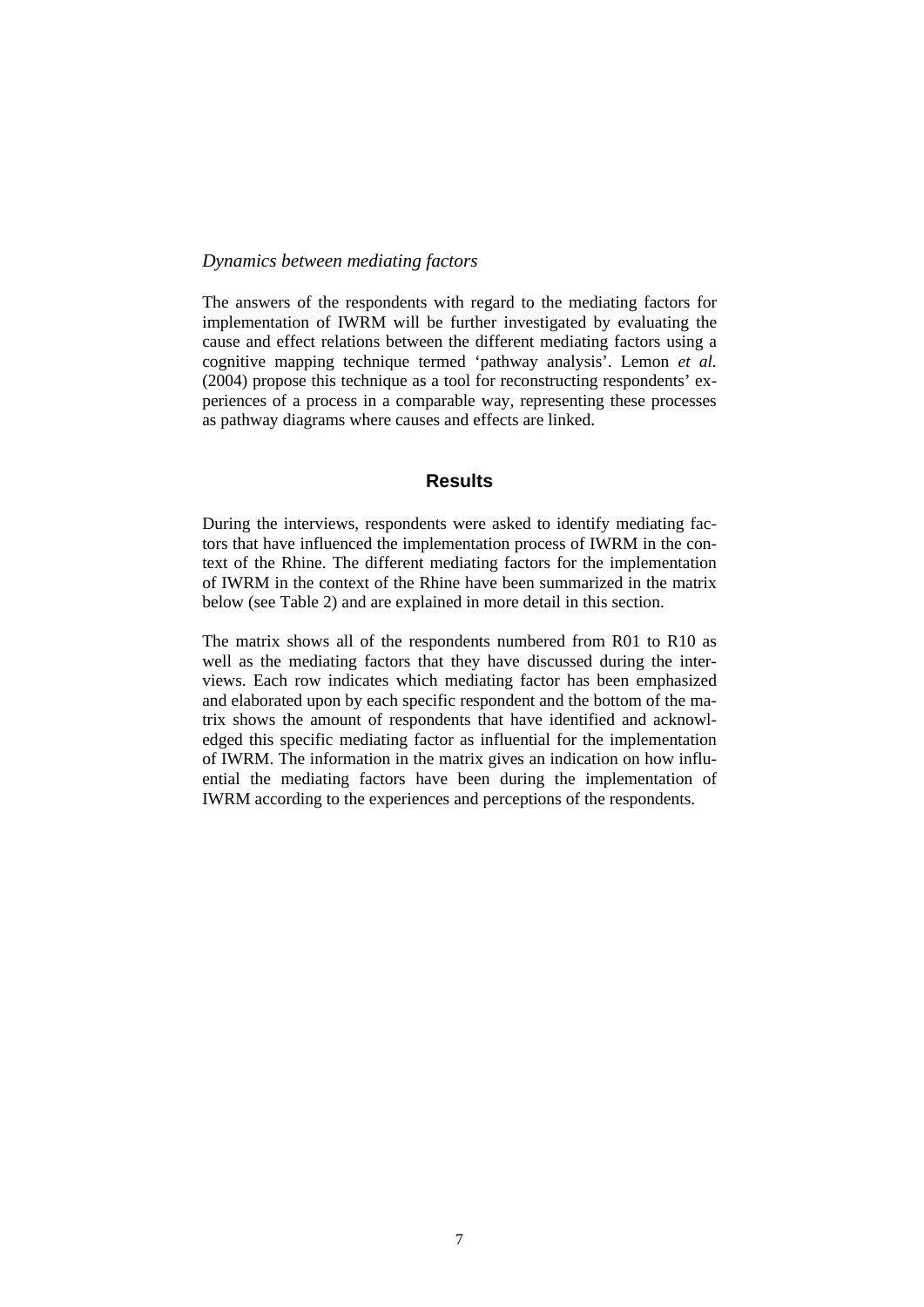|                 | Planning & implementation<br>process |                                              |                            |                           |                            | Institutional and legal context |                                                                    |                              |                                     |                                   |                                        |
|-----------------|--------------------------------------|----------------------------------------------|----------------------------|---------------------------|----------------------------|---------------------------------|--------------------------------------------------------------------|------------------------------|-------------------------------------|-----------------------------------|----------------------------------------|
|                 | Resistance or openness to change     | Level of integrity of stakeholder<br>process | Strong leadership & vision | Differing levels of trust | Limited sense of ownership | Complexity of structures        | Limited power of ICPR & limited<br>accountability of member states | Sense of urgency & awareness | Lack of clarity of roles & mandates | Information access & availability | Prevailing social & economic interests |
| R01             | $\mathbf X$                          | $\mathbf X$                                  | $\mathbf X$                |                           |                            | $\mathbf X$                     | $\mathbf X$                                                        | $\mathbf X$                  |                                     |                                   | $\bf X$                                |
| R02             | $\mathbf X$                          | $\mathbf X$                                  | $\mathbf X$                | $\mathbf X$               | $\mathbf X$                |                                 |                                                                    |                              | $\mathbf X$                         | $\mathbf X$                       |                                        |
| R03             | $\mathbf X$                          | $\mathbf X$                                  |                            |                           | $\mathbf X$                | X                               | $\mathbf X$                                                        | X                            | $\mathbf X$                         |                                   | $\mathbf X$                            |
| R04             | $\mathbf X$                          | $\bf{X}$                                     |                            |                           |                            | $\mathbf X$                     |                                                                    |                              | $\mathbf X$                         | $\mathbf X$                       |                                        |
| R05             | $\mathbf X$                          | $\mathbf X$                                  | $\mathbf X$                | $\mathbf X$               |                            | $\mathbf X$                     | $\mathbf X$                                                        | $\mathbf X$                  | $\mathbf X$                         | $\mathbf X$                       |                                        |
| <b>R06</b>      | $\mathbf X$                          | $\mathbf X$                                  |                            |                           |                            | $\mathbf X$                     | $\mathbf X$                                                        |                              |                                     |                                   |                                        |
| R07             | $\mathbf X$                          | $\mathbf X$                                  | $\mathbf X$                |                           |                            | $\mathbf X$                     | $\mathbf X$                                                        | $\mathbf X$                  |                                     |                                   |                                        |
| R08             | $\mathbf X$                          | $\bf{X}$                                     | $\mathbf X$                | $\mathbf X$               |                            | $\mathbf X$                     | $\mathbf X$                                                        | $\mathbf X$                  |                                     | $\mathbf X$                       |                                        |
| R <sub>09</sub> | $\mathbf X$                          | $\mathbf X$                                  | $\mathbf X$                |                           |                            | $\mathbf X$                     | $\mathbf X$                                                        | $\mathbf X$                  |                                     |                                   |                                        |
| R10             | $\mathbf X$                          | $\mathbf X$                                  | $\mathbf X$                | $\mathbf X$               |                            | X                               | $\mathbf X$                                                        | X                            | $\mathbf X$                         |                                   | $\mathbf X$                            |
| Freq.           | 10                                   | 10                                           | 7                          | $\overline{4}$            | $\overline{2}$             | 9                               | 8                                                                  | 7                            | 5                                   | $\overline{4}$                    | 3                                      |

*Table 2: Mediating factors as identified by respondents* 

The identified mediating factors that affect the planning and implementation of IWRM interventions as well as the realisation of its goals and benefits are described in more detail below:

#### *Resistance or openness to change*

 $\overline{\phantom{a}}$ 

 $\overline{\phantom{a}}$ 

The IWRM implementation process is described by all respondents as 'people-work' involving mainly human activities. Therefore, all respondents emphasize the importance of openness to change of the different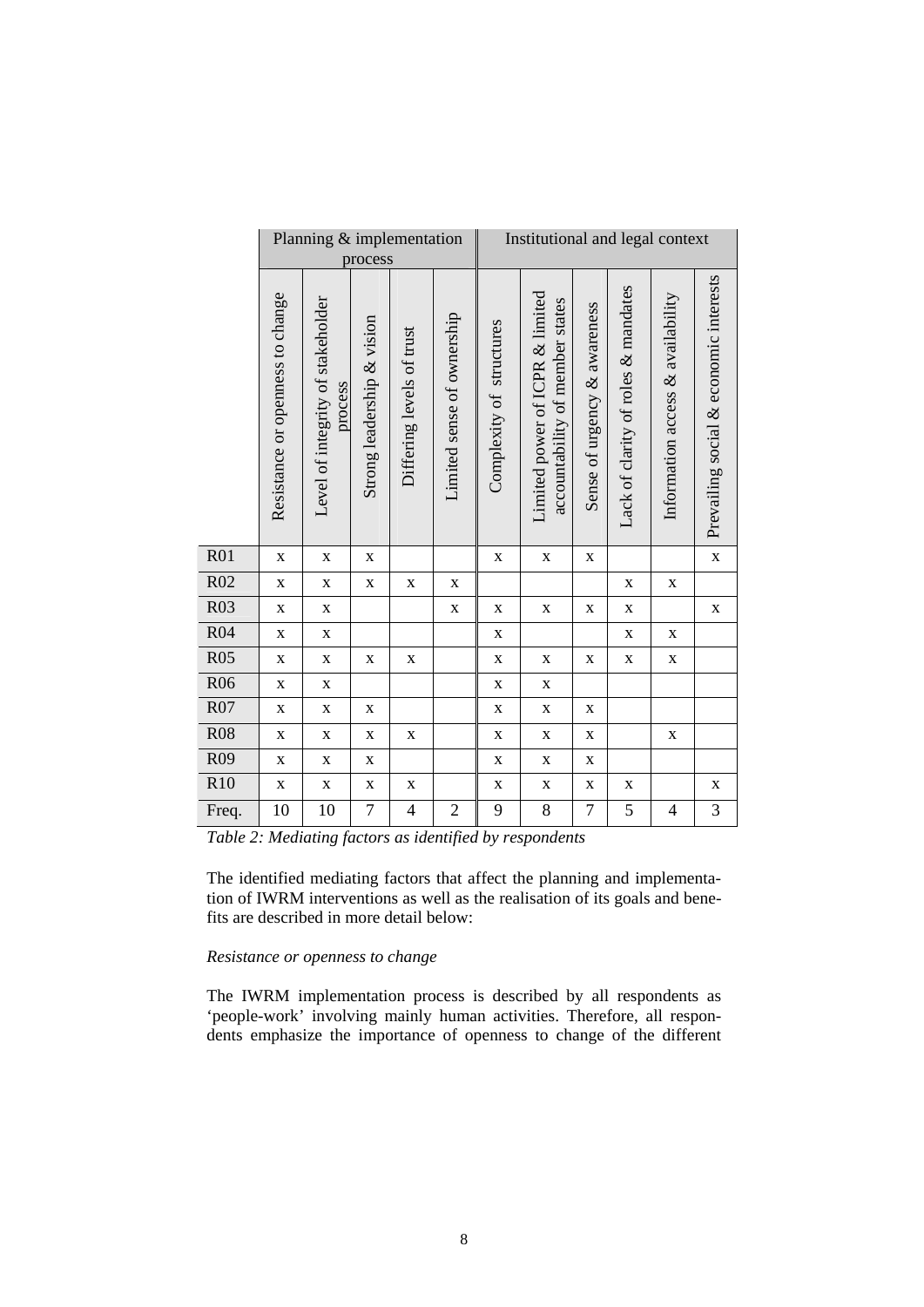players involved. When people hold on to their old views and to how things were in the past, resistance to change will be high. Many stakeholders still see change as a threat. Many of the other mediating factors, such as: institutional structures and complexity; types of leadership; communication & information; as well as the integrity of stakeholder processes will influence the openness or resistance to change. The sense of urgency and increasing environmental awareness can cause great shifts in resistance to change mostly on political but also on public levels.

### *Level of integrity of stakeholder process*

In the context of the Rhine, a diversity of stakeholders is involved in the planning processes. For the implementation of measures support is needed from different important players, those with power to influence the process and arguably those that are affected by the process. This involvement of different types of players throughout the planning process is important to generate acceptance and develop a support base for the implementation of actions and interventions. Some of the respondents state that there are issues with regard to questions as to whom to involve as well as how to deal with hesitance to follow collaborative approaches. When a large number of stakeholders with different interests are included the negotiation process can become very complicate and time consuming. Even deadlock can occur as everyone sticks to their own standpoint and perspectives, unwilling to move. On the other hand, when too few stakeholders are involved, an agreement might not be reached and implemented as there might not be a strong enough support base to carry the implementation process.

#### *Strong leadership & vision*

With regard to implementation of water management concepts such as IWRM, (political) leaders and figures with a strong vision to develop new directions and approaches are crucial. A combination of strong visionary leaders with access to political support is crucial to carry a process of change, in this case a process towards integration. These leaders and visionaries are required to have good communication skills and take an objective stance, knowing how to effectively facilitate the negotiation and decision making processes between different stakeholders. It is important that they create an open and transparent process where stakeholders involved have a high level of trust and low resistance to change.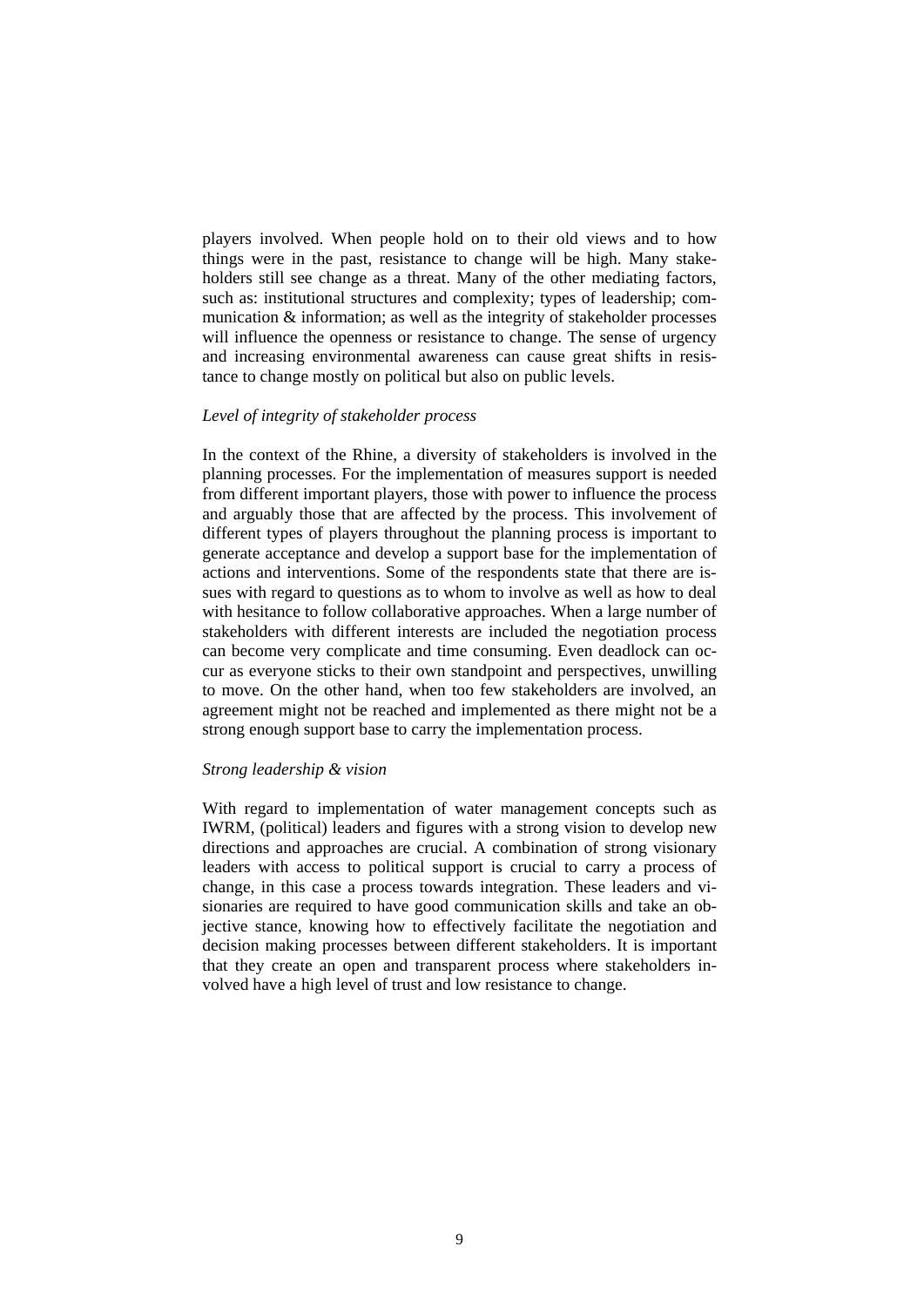### *Differing levels of trust in process*

It is important for the different stakeholders to have a high level of trust in the process of change as this will determine their willingness to collaborate. The level of trust in a change process is very much dependent on factors such as: types of leadership; communication & information; as well as the kind of stakeholder processes. Distrust can arise in the processes due to labels that people put on other people as well as misperceptions. Some of the respondents simply state that peoples' selfishness causes distrust. In order to build trust and increase the level of openness to change, open communication is crucial whilst giving room to all different parties to state what their interests and perspectives are. It is also important to have clarity on the division of roles and responsibilities. Regular interaction between the different parties through formal as well as informal networks can create an atmosphere of trust and mutual understanding. Discontinuity of people involved in the process is not helpful in creating a sense of trust in the process and reducing resistance to change.

### *Limited sense of ownership*

The involvement of different stakeholders is regarded as important as it will create a sense of ownership and responsibility. If for example powerful parties have not been included during the decision making process, the achievement of effective solutions can be hindered by them.

### *Complexity of structures*

Many respondents highlighted the fact that on international level different types of governments are involved in the integration process. These governments have different national policies, interests, institutional structures and legal arrangements as well as varying levels of bureaucracy and approaches towards specific issues. Also on a national level, the complexity and diversity of structures, institutions and stakeholders involved can cause difficulties. For example, the structure of Dutch water management has been described as being complex with many institutions, authorities and stakeholders involved. According to some of the respondents, this structure is far more complex than necessary, making collaboration difficult and time consuming. Also the lack of incentives for optimizing the system does support the process of collaboration and integration. The focus being still very much on short term results without thinking about longer term and broader issues.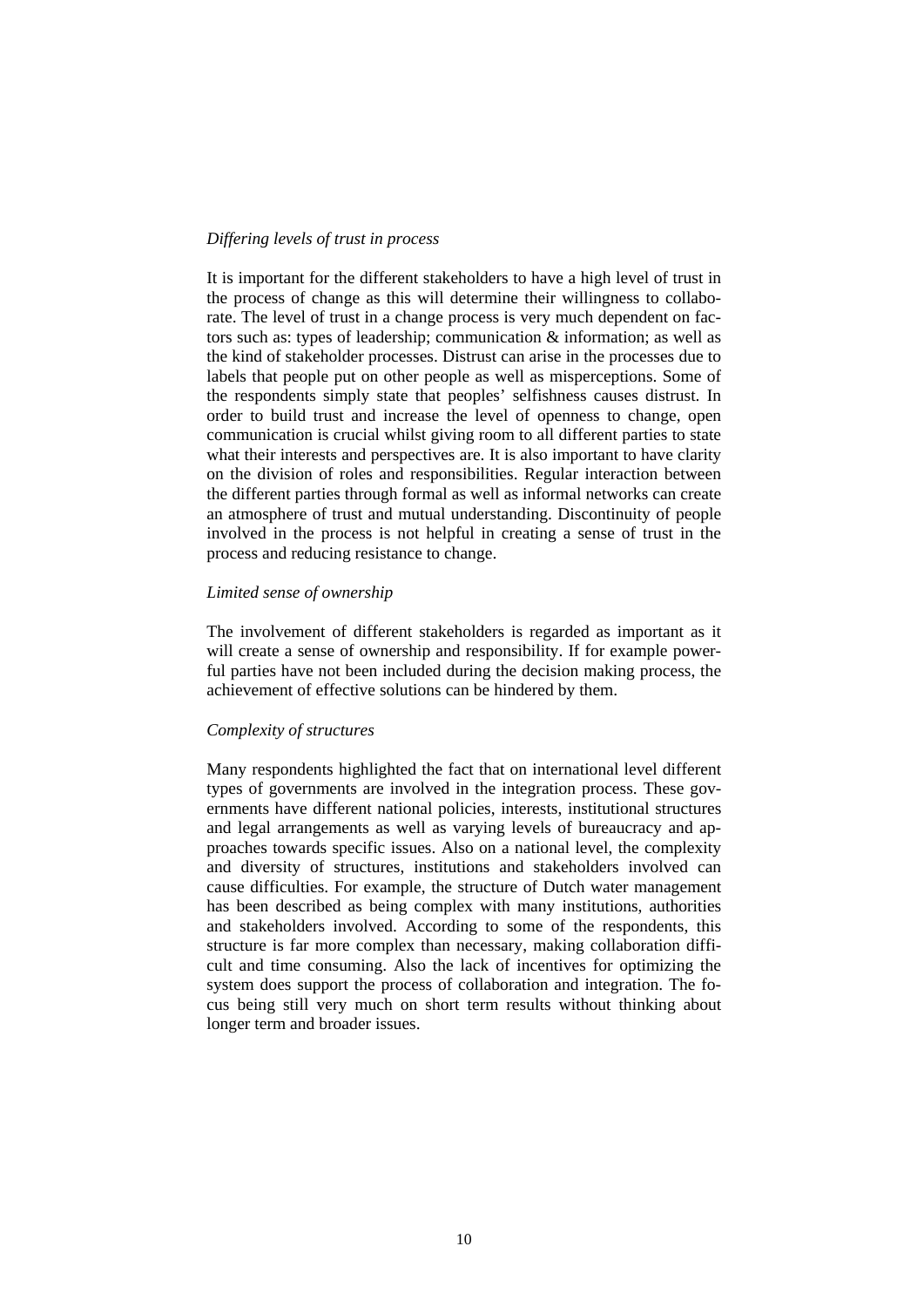#### *Power & accountability*

With regard to the legal arrangements and setting, the respondents described the issue of limited legal power of International Commission for the Protection of the Rhine (ICPR) to ensure implementation of agreed decisions for action. Each member state has its own legal arrangements which can cause difficulties. It is consequently unclear how things are organised and how changes are legally supported and agreed upon over the long-term. This limited power of the ICPR is, however, counter-balanced by the existence of the Water Framework Directive (WFD). The WFD is more specific on how to deal with and involve stakeholders as well as develop formal agreements on problems to be solved. In this case both powers can be used: that of the European Commission (EC) for making sure agreements are carried through and that of the ICPR for negotiation and discussion between the different Rhine member states.

#### *Sense of urgency & awareness*

Environmental crises drive an increasing sense of urgency and awareness. In the case of the Rhine e.g. the Sandoz disaster provided a significant boost to the work of the ICPR and a renewed focus on integration. Such environmental disasters not only increase the sense of urgency but also develop an understanding that it is crucial to include relevant stakeholders as high ambitions cannot be realized without a proper support base. The focus on climate change and uncertainties is bringing together different interests and parties through a sense of urgency on different levels that affects the openness to change and willingness to cooperate and collaborate.

### *Clarity of roles & mandates*

If clear division of roles and mandates are not identified difficulties will arise throughout the implementation process and collaboration will be complex and time consuming. It is important to have clarity on who is responsible for what, in other words clear division of roles and responsibilities.

#### *Information access & availability*

One of the issues highlighted by some respondents is that of a lack of international inspection capability between Rhine member states on the implementation of agreed measures. On a positive note, the same respondents stated that information with regard to water management of the Rhine is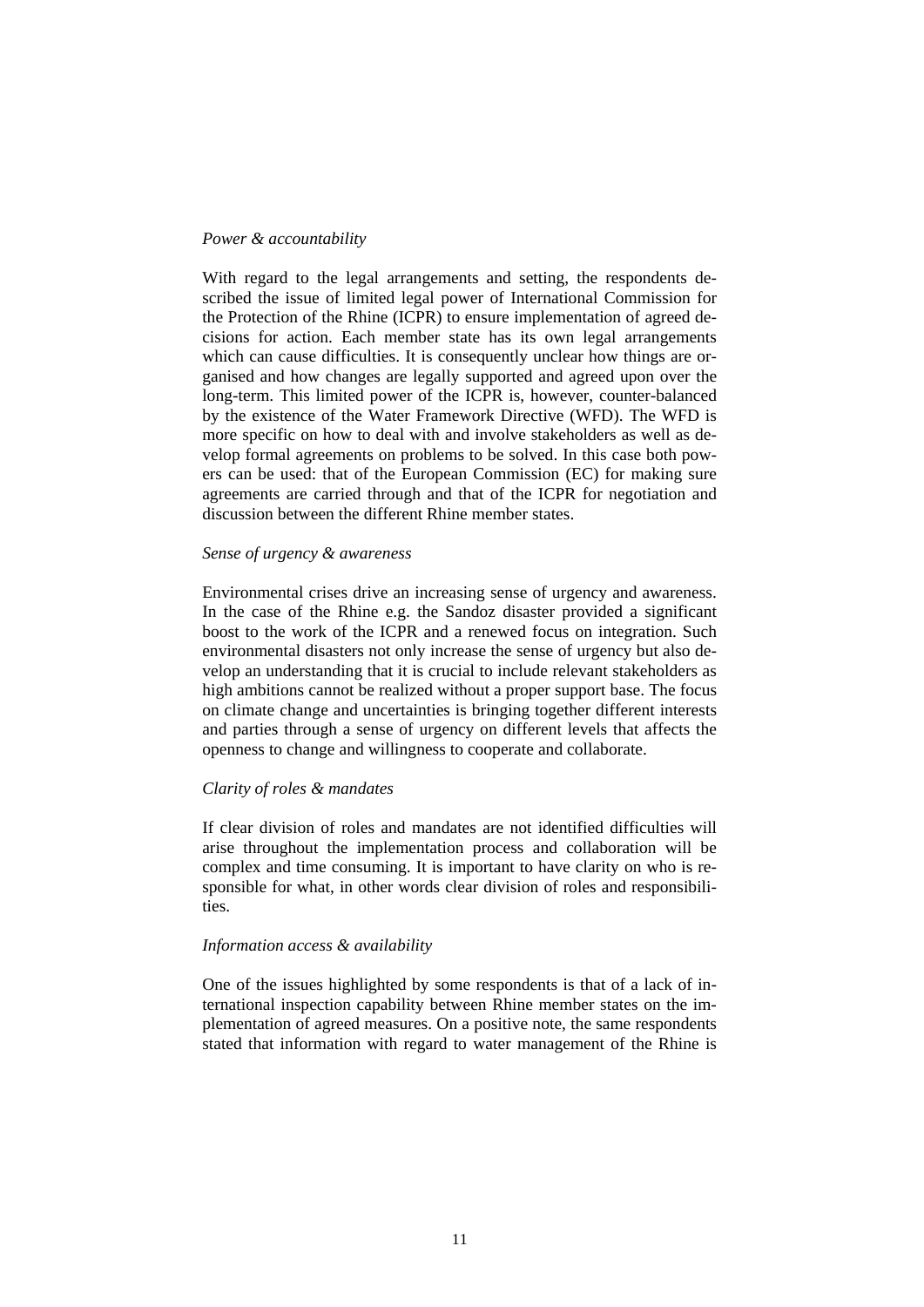now publicly available through websites and publications. Information and data availability is increasing through more and more sophisticated techniques and methods for collecting and sharing of information and data. It is emphasized by the respondents that it is very important that this information and data is communicated to different stakeholders in a way that is understandable and comprehensible.

#### *Social & economic interests*

It was stated that the economic situations of the countries involved influence how certain issues are prioritized and how much funding will go to environmental measures. There are high costs involved with the implementation of environmental measures and when the financial resources are limited the priorities might go elsewhere. According to one of the respondents a similarity of economic development between countries involved is an enabling factor for the integration process.

## **Discussion & Conclusions**

The findings of this study indicate that there are different types of mediating factors that influence the planning and implementation of IWRM actions and interventions. Scientific literature on strategic and change management identify three categories of factors that influence the implementation of a change process (Pettigrew and Whipp, 1991; Devos and Buelens, 2003) as well as the reactions of players involved in change efforts (Armenakis & Bedeian, 1999): content factors; context factors; and process factors. These categories of factors are described in more detail be $low<sup>2</sup>$ 

- 1. *Content factors:* are factors that are directly related to theory and its use in practice. Oliver (2001) argues that the purpose and shape of theory may not be fixed and depends upon how individuals conceptualise and perceive this theory. In other words, the users of IWRM theories develop their own perceptions of IWRM and these conceptions influence planning and implementation of IWRM actions and interventions;
- 2. *Contextual factors:* refer to the internal and external environment that complicates and/ or facilitates the planning and implementation of IWRM and include issues such as the formal institutional structures,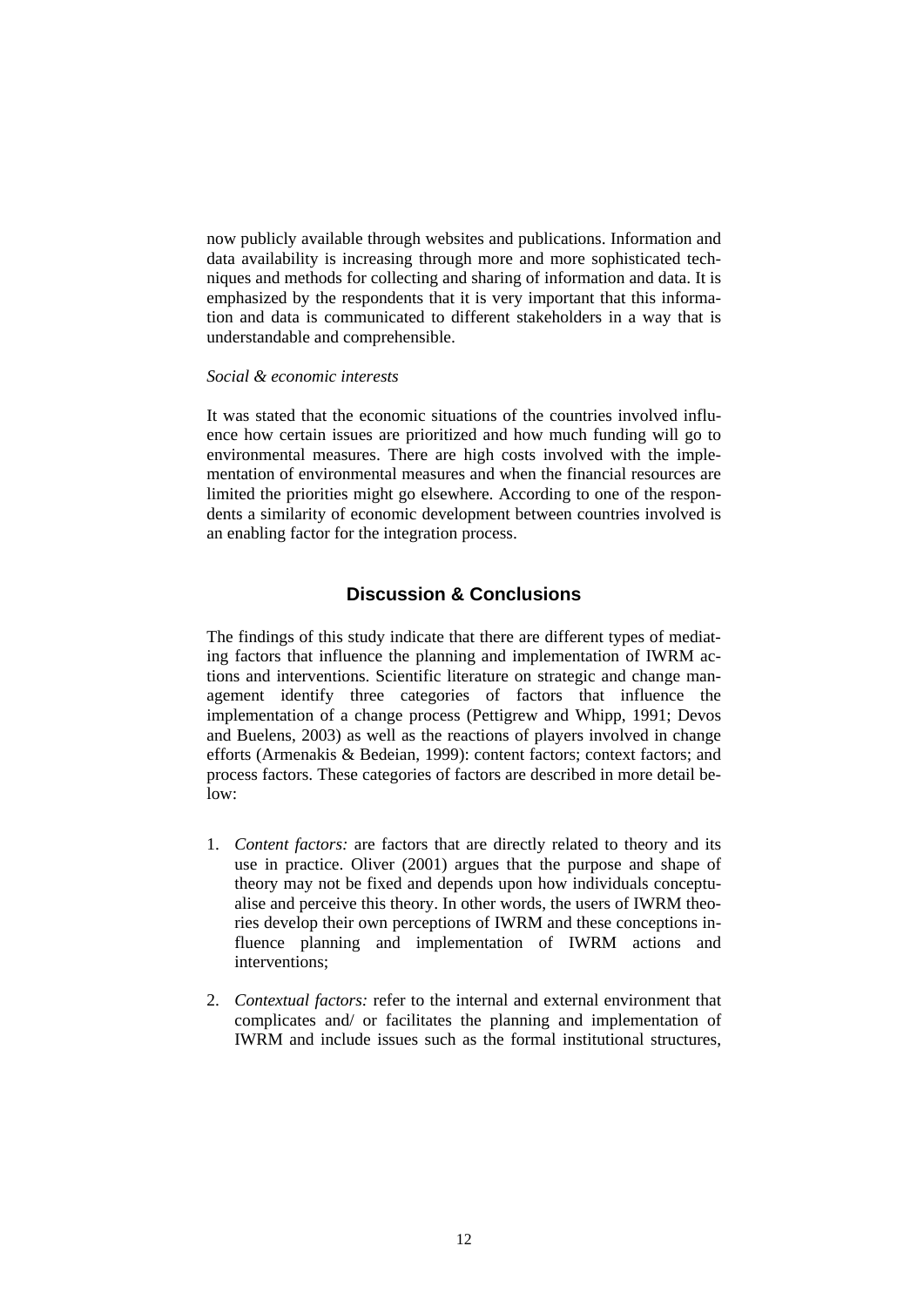the political and scientific cultures and environmental awareness. In other words, independent of what theory is being implemented, the contextual factors explain why an intervention or action has not been or cannot be successful;

3. *Process factors:* apart from the overall context, the way and manner in which a theory or concept is implemented will affect the result of the process. The process factors refer to how collaboration and decisionmaking is organised, referring to issues such as the types of organizations, facilitation of the process and inclusion or exclusion of stakeholders.

These above described categories of mediating factors and inter-dynamics are visualised in Figure 3 below:



*Figure 3: Categories of mediating factors and their inter-dynamics* 

The above figure shows that the different mediating factors that influence theory to practice process for IWRM are intricate and complex. This study has focused on the investigation of context as well as process factors that influence the implementation of IWRM and its outcome but has not evaluated in-depth the content factors. These will be researched in a follow-up study in combination with a more thorough analysis of the context and process factors.

One of the most frequently identified factors highlighted during the interviews is the resistance to change that exists amongst players involved in planning and implementation of IWRM. Most managers and academics have accepted that change is unavoidable, but research has also indicated that only one third of all change initiatives achieve any success (De Vos &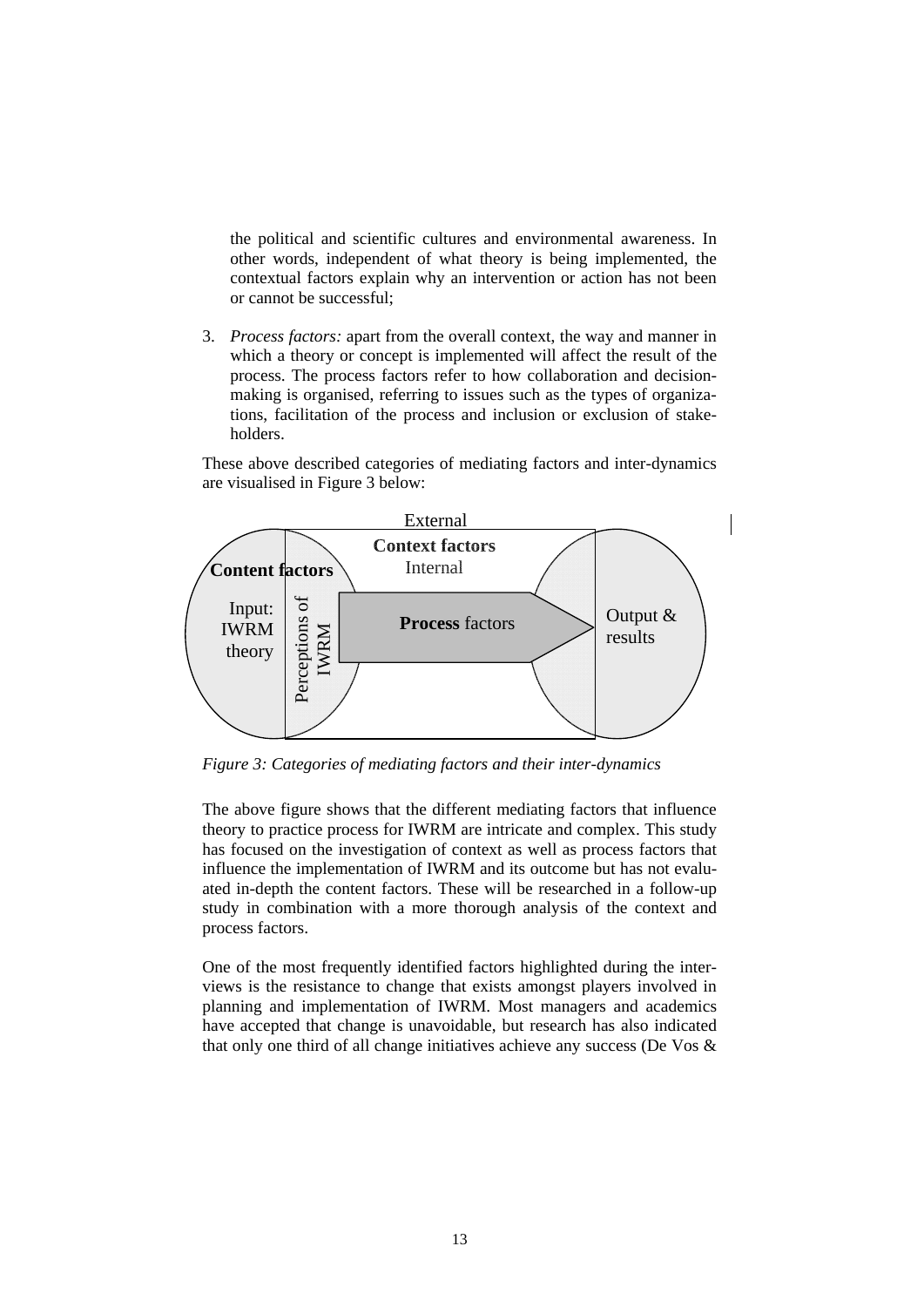Buelens, 2003) and a key element in a change process is the openness of players involved towards change (Schein, 1980). Schein (1980) states that change in structures, institutions, organizations, etc are mediated through individual change. In other words, the importance of the individual cognitive-affective nature of change should not be underestimated. Armenakis and Bedeian (1999) indicate that content, context and process factors all affect reactions to change but Self *et al.* (2001) state that studies that have assessed these three factor categories simultaneously, as they relate to processes of change, are rare.

In conclusion we note that simply identifying the nature of mediating factors is only a first step towards development of a comprehensive and informed model of how IWRM theory is or is not converted into practice. Further analysis of this and other case study material is planned to generate such a model. At this early stage it would be somewhat naive to claim anything other than indicatory power for the factors listed and discussed above. However, it does appear that those involved in IWRM implementation are capable of articulating their experiences of turning theory into practice: an encouraging finding in itself and one that bodes well for diagnosis and prescription.

### **References**

- Aldenderfer M.& Blashfield R. (1984); Cluster Analysis, SAGE Publications Inc., Newbury Park, CA
- Armenakis, A.A. and Bedeian, A.G., 1999. Organizational change: A review of theory and research in the 1990s. *Journal of Management,* 25: 293-315.
- Bernard, H. R. 1994. Research Methods in Anthropology: Qualitative and Quantitative Approaches, 2nd Ed. Walnut Creek, CA: Alta Mira Press
- Biswas, A.K., 2005. Integrated Water Resources Management: A Reassessment. In Biswas, A.K., Varis, O. & Tortajada, C. (Eds.) *Integrated Water Resources Management in South and Southeast Asia.* pp. 325- 341. New Delhi: Oxford University Press.
- Bogdan, R., & Taylor, S. J. (1975). *Introduction to qualitative research methods: A phenomenological approach to the social sciences*. New York: John Wiley & Sons.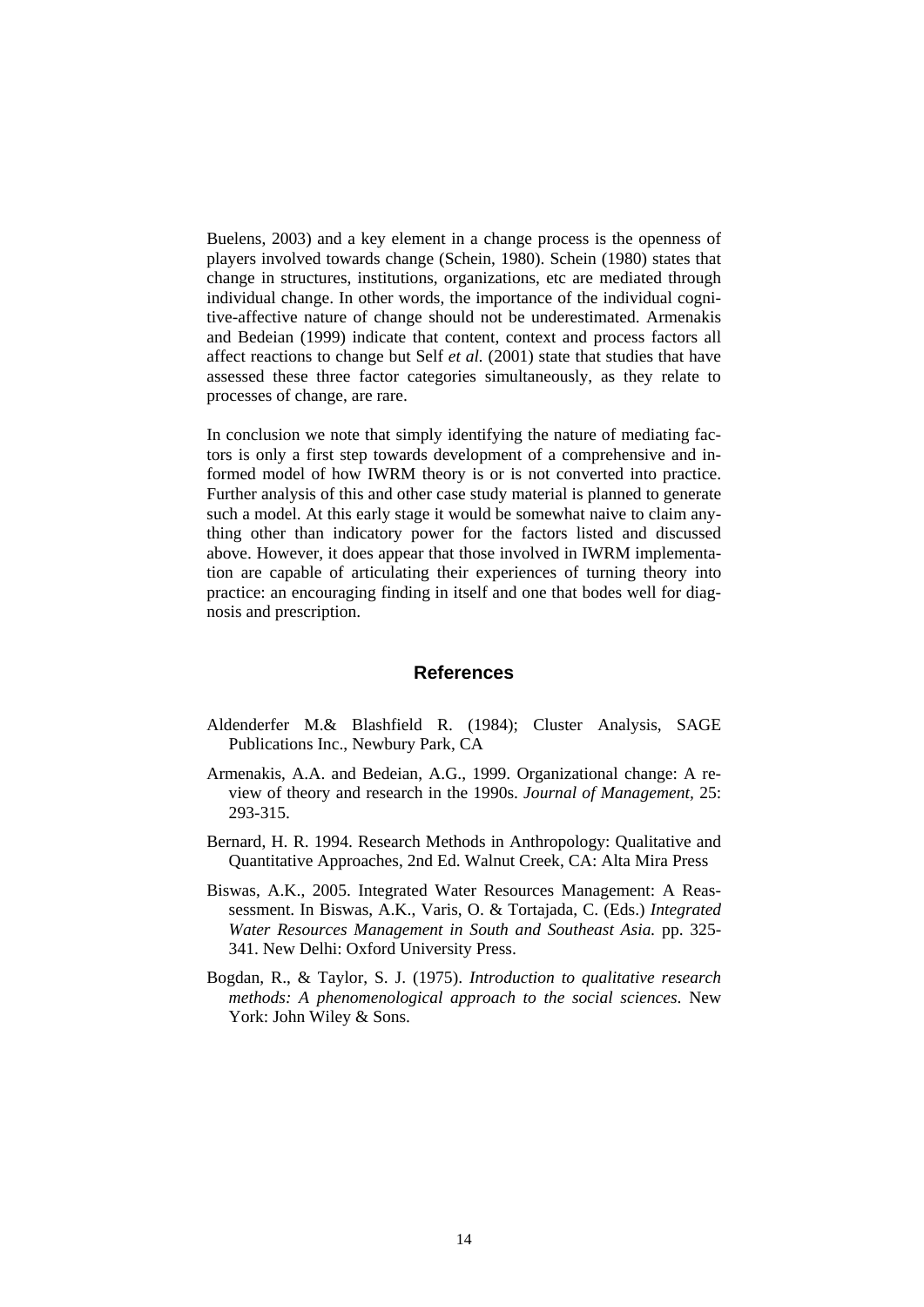- Brenner, M., Brown, J., and Canter, D. (Eds), 1985. *The Research Interview: Uses and Approaches*, Academic Press, London.
- Creswell, J.W., 2003. *Research Design Qualitative, quantitative, and mixed methods approaches*. Second Edition, CA: Sage Publications.
- Devos, G. and Buelens, M., 2003. Openness to organizational change: the contribution of content, context and process. *Vlerick Leuven Gent Working Paper Series 06*. Vlerick Leuven Gent Management School.
- Dewulf, A. Craps, M. & G. Dercon (2004). How issues get framed and reframed when different communities meet. A multi-level analysis of a collaborative soil conservation initiative in the Ecuadorian Andes. Journal of Community and Applied Social Psychology, 14, 177-192.
- Drever, E., 1995. *Using Semi-Structured Interviews in Small-Scale Research*, Scottish Council for Research in Education, Glasgow.
- Eisenhardt, K.M. and Graebner, M.E., 2007. Theory building from cases: opportunities and challenges. *Academy of Management Journal,* 50(1), 25-32.
- Eisenhardt, K.M., 1989. Building theories from case study research. *Academy of Management Review,* 14(4), pp. 532-550.
- Glaser, B. and Strauss, A., 1967. *The Discovery of Grounded Theory: Strategies for Qualitative Research* , Alding Publishing Company, Chicago.
- Guba, E.G. and Lincoln, Y.S., 1994. Competing paradigms in qualitative research. In N.K. Denzin and Lincoln (Eds.), *Handbook of qualitative research* (pp. 105-117). Thousand Oaks, CA: Sage.
- GWP-TAC (Global Water Partnership Technical Advisory Committee), 2000. Integrated Water Resources Management. *TAC Background Paper No. 4*, Stockholm: GWP.
- Husserl, E. (1970). The crisis of the European sciences and transcendental phenomenology (D. Carr, Trans.). Evanston, IL: Northwestern University Press.
- Jeffrey, P. and M. Gearey. 2006. Integrated water resources management: lost on the road from ambition to realisation? *Water Science & Technology* 53 (1): 1–8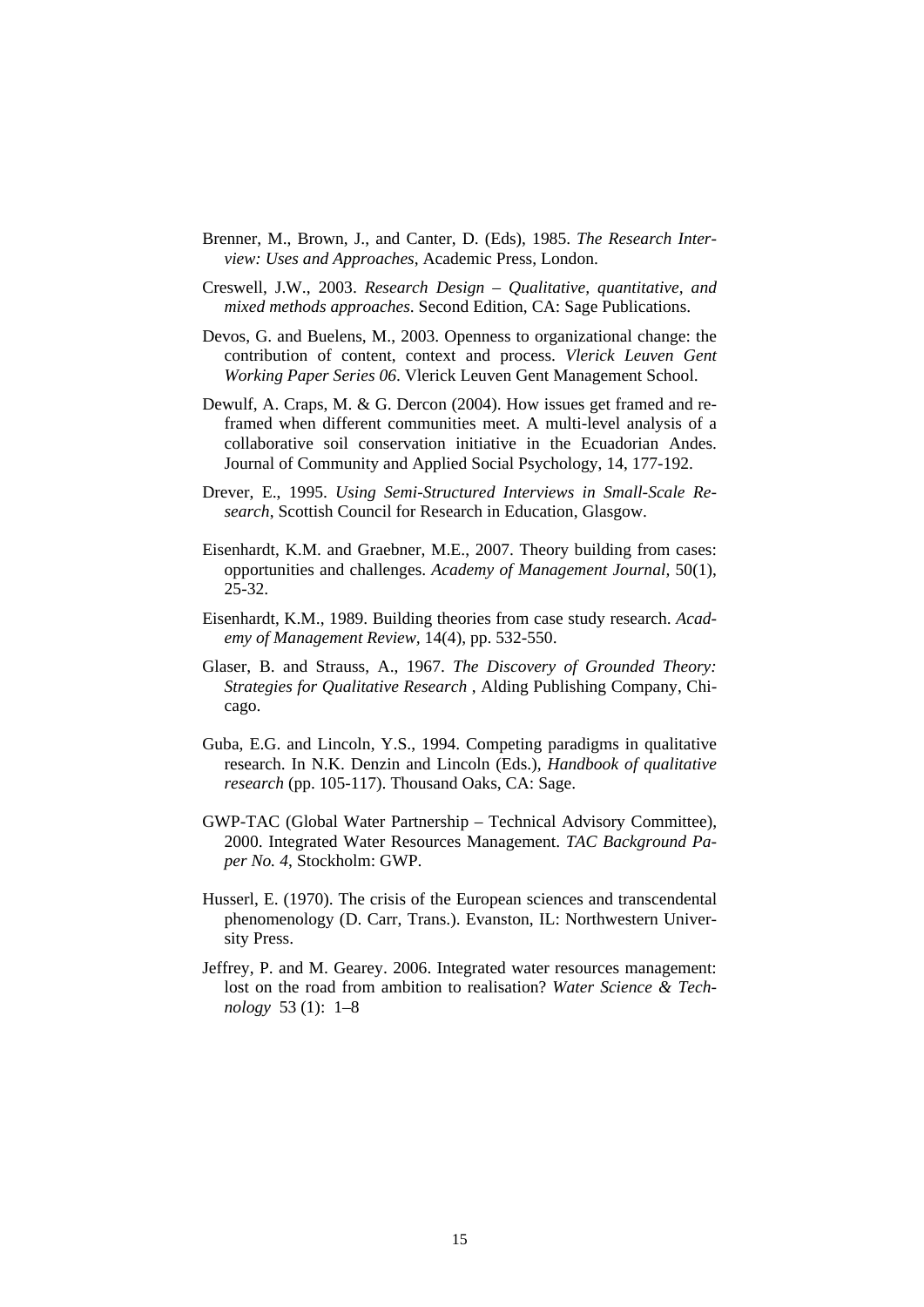- Jonker, L., 2002. Integrated water resources management: theory, practice, cases. *Physics and Chemistry of the Earth,* 27, pp. 719-720.
- Krippendorff, K. (1969). Models of messages: three prototypes. In G. Gerbner, O.R. Holsti, K. Krippendorff, G.J. Paisly & Ph.J. Stone (Eds.), *The analysis of communication content*. New York: Wiley.
- Lemon, M., Jeffrey, P., McIntosh, B. and Oxley, T., 2004. Understanding the perceptions of change: a pathway contribution to community consultation and environmental decision making. Journal of Environmental Assessment Policy and Management, 6(2), pp. 1-23.
- Matondo, J.I., 2002. A comparison between conventional and integrated water resources planning and management. Physics and Chemistry of the Earth, 27: 831-838.
- Mayring, P., 2000. Qualitative content analysis. Forum: Qualitative Social Research, 1(2).
- Odendaal, P.E., 2002. Integrated Water Resources Management (IWRM), with special reference to sustainable Urban Water Management. In: CEMSA 2002 Conference, Johannesburg, South Africa.
- Oliver, R. (2001). Exploring the development of critical thinking skills through a Websupported problem-based learning environment. In J. Stephenson (Ed.), *Teaching and Learning Online: Pedagogies for New Technologies* (pp. 98-111): Kogan Page.
- Pettigrew, A. and Whipp, R., 1991. Managing Change for Competitive Success. Oxford: Blackwell .
- Robson, C., 2002. Real world research. Second edition. Blackwell Publising.
- Ryan, G.W. and Bernard, H.R, 2003. Techniques to identify themes. Field methods, 15(1), p85-109, Sage Publications.
- Rynes, S., Bartunek, J. and Daft, R., 2001. Across the great divide: knowledge creation and transfer between practitioners and academics. *Academic Management Journal,* 44, pp. 340-355
- Schein, E.H., 1980. Organizational psychology. Englewood Cliffs, NJ: Prentice Hall.
- Self, D.R., Armenakis, A.A. and Schaninger, W.S.Jr., 2001. Employee reactions to organizational change content, process, and context: A simultaneous analysis. Unpublished paper.